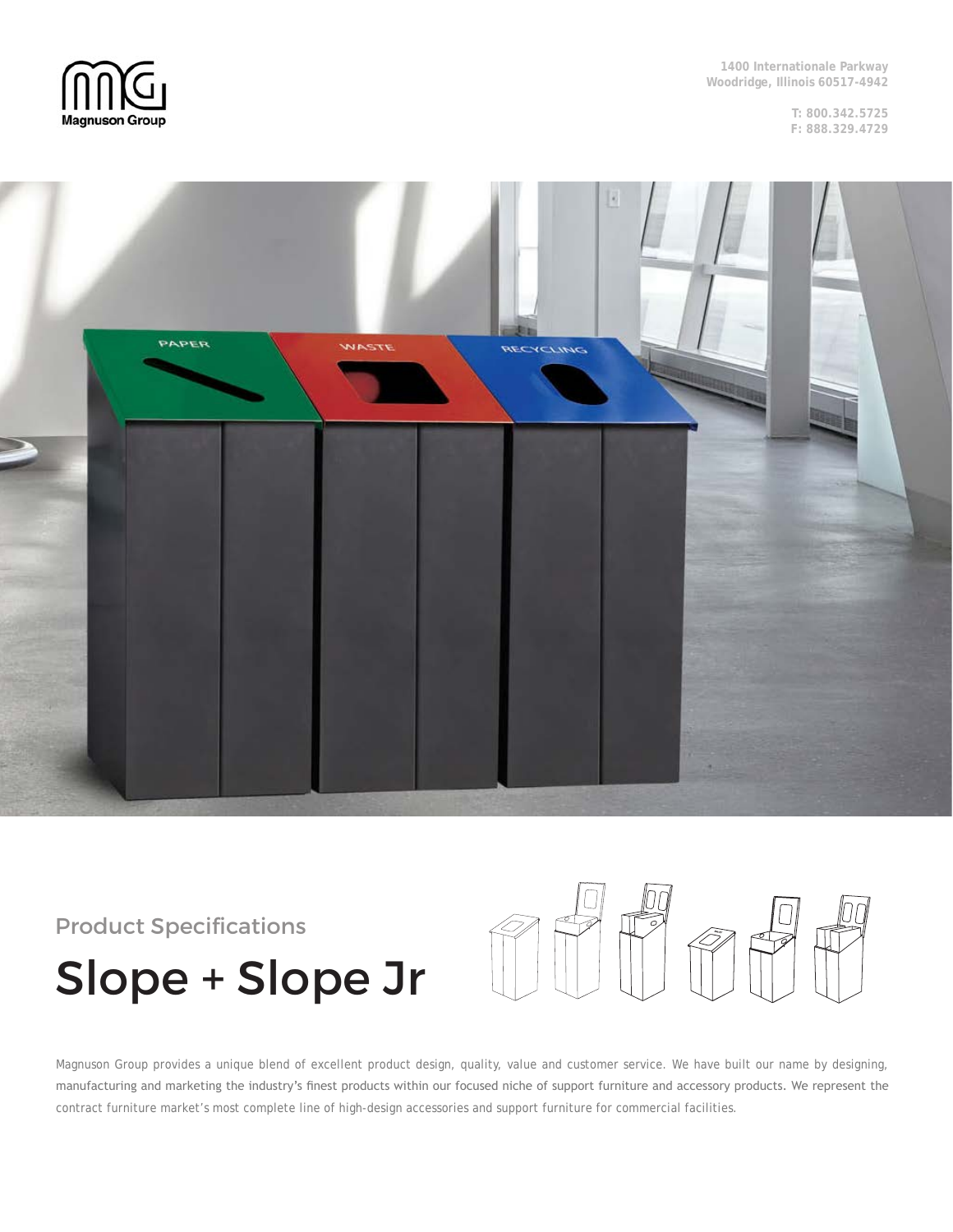Indoor Waste & Recycling Receptacles  $\oslash$   $\oslash$   $\oslash$   $\oslash$   $\oslash$   $\oslash$   $\oslash$   $\oslash$   $\oslash$   $\oslash$   $\oslash$   $\oslash$   $\oslash$   $\oslash$   $\oslash$   $\oslash$   $\oslash$   $\oslash$   $\oslash$   $\oslash$   $\oslash$   $\oslash$   $\oslash$   $\oslash$   $\oslash$   $\oslash$   $\oslash$   $\oslash$   $\oslash$   $\oslash$   $\oslash$ SLOPE Product Images

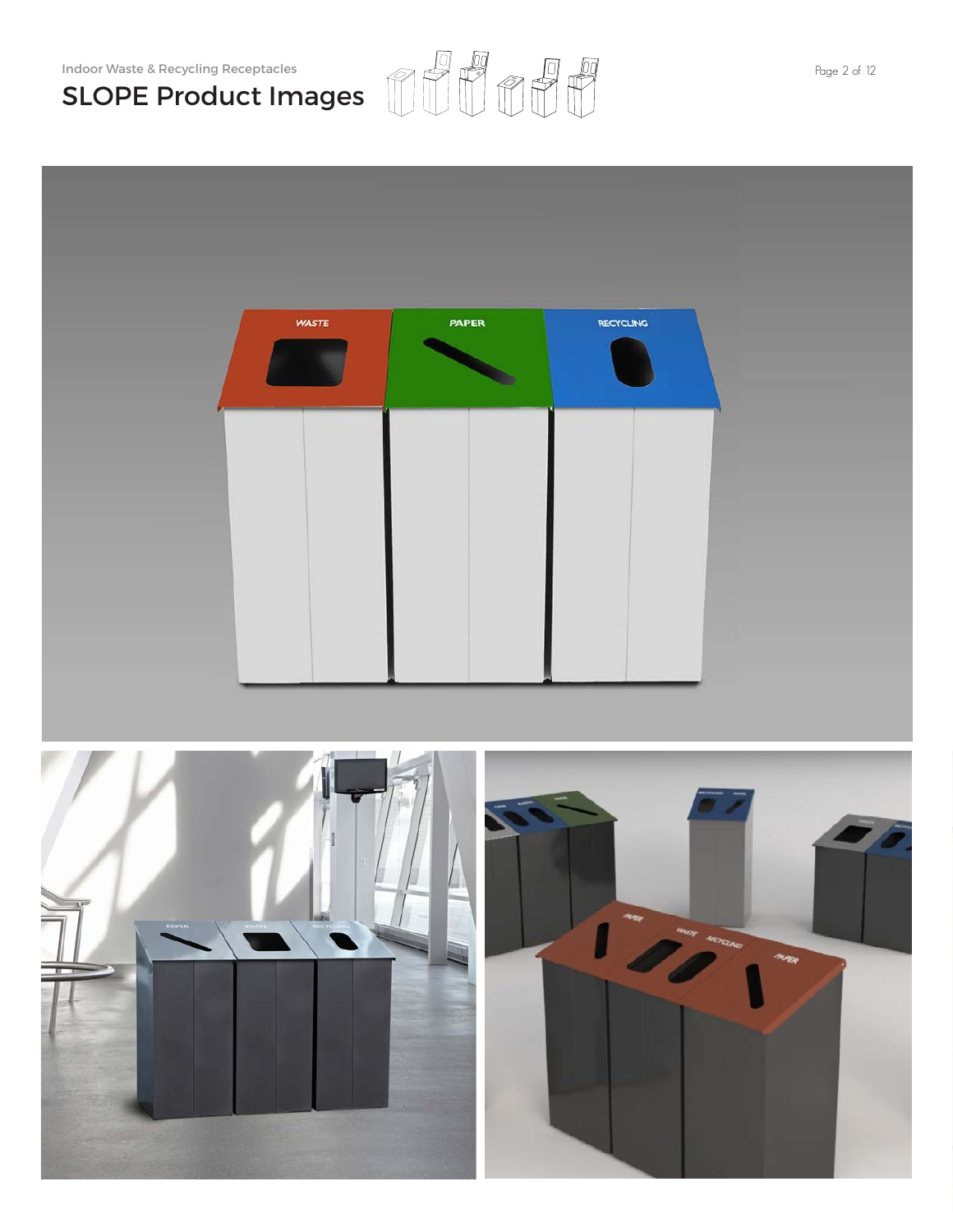## Indoor Waste & Recycling Receptacles Slope Product Specifications

### **Design Story**

Designed by MG Studio, the aesthetically pleasing Slope features an angular top providing accessible and identifiable recycling streams while preventing waste from being left on top of the lid. SLOPE is offered in stainless steel or powder-coat finishes, and offers a myriad of combinations to suit any customer space and requirement. Available in both a standard height 38-gallon and a "junior height" 32-gallon unit, SLOPE features 3 single top openings [waste, recycling & paper] and 5 double-top openings [combinations of these] for maximum flexibility. SLOPE tops are available in six paint colors and can be paired with bodies of powder coat painted steel, brushed stainless or polished stainless steel. All SLOPE units include integrated bag arms and an optional internal rigid liner. Made in the USA.



### **Customer Service**

Magnuson Group is proud of its reputation of providing outstanding customer service. We listen to your questions, concerns and opinions respectfully and will always try to assist our customers efficiently and most importantly in a friendly manner.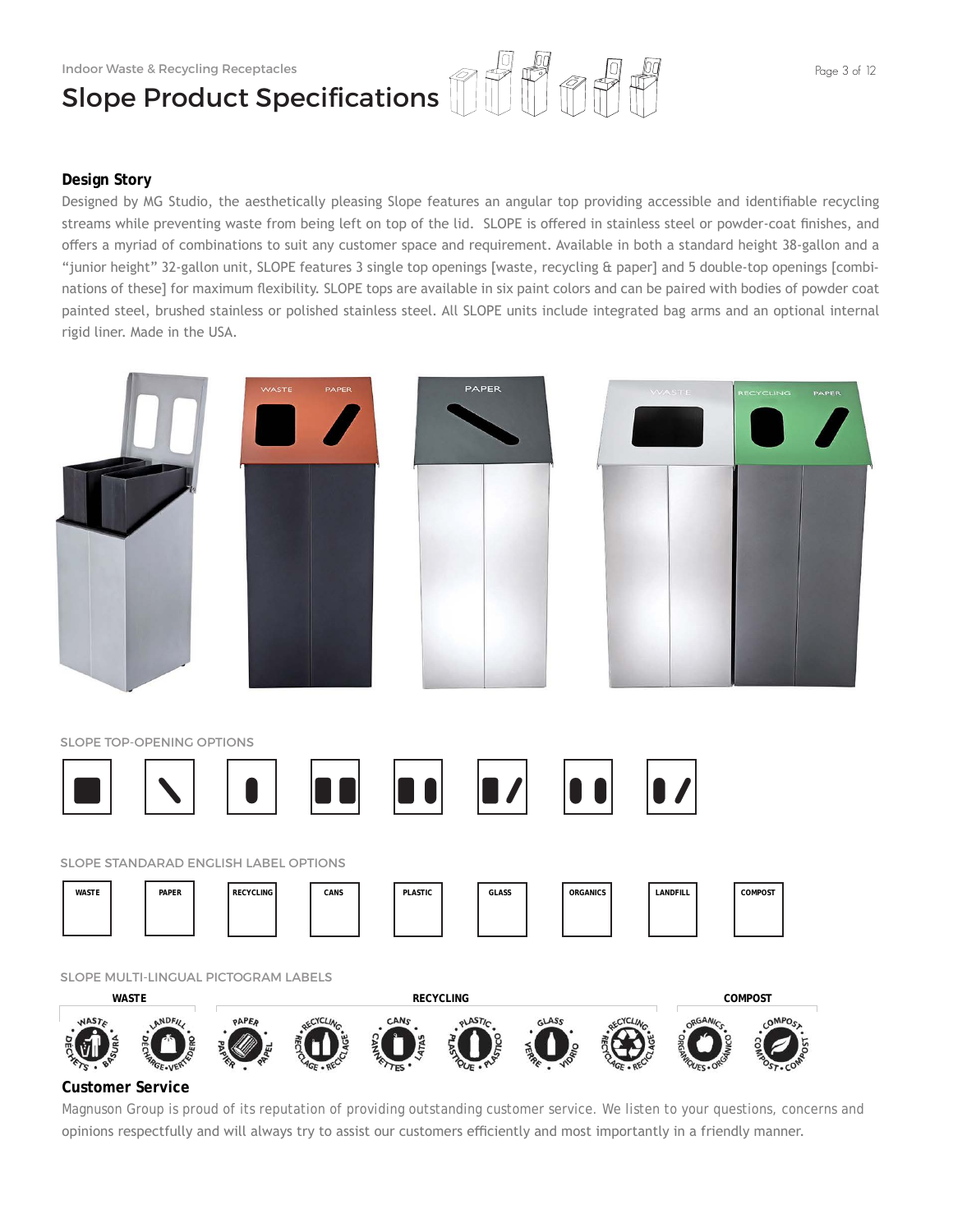

#### HOW TO ORDER SLOPE

#### **When ordering Slope, a model and a selection must be made from each option below and noted on the order. Special notes are as follows:**

- Single top opening units include one reference label
- Double top opening units include two reference labels
- References are placed on top of lid above top opening
- Labels for double top units are printed in slightly smaller font size
- \*Specify on order if Multi-Lingual pictogram is to be supplied in lieu of Standard English label



#### SLOPE + SLOPE JR MODELS & SPECIFICATIONS

| Model #     | $H \times W \times D$             | Shipping Weight | <b>Product Description</b>                                                                                                     |
|-------------|-----------------------------------|-----------------|--------------------------------------------------------------------------------------------------------------------------------|
| $SLP-01$    | $38" \times 167/8" \times 181/8"$ | $35$ lbs.       | A 38 gallon waste bin with single top opening, integrated bag arms<br>and non-skid glides.                                     |
| $SLP-01L$   | $38" \times 167/8" \times 181/8"$ | 43 lbs.         | A 38 gallon waste bin with single top opening, internal rigid liner,<br>integrated bag arms and non-skid glides.               |
| SLP-01L-DBL | $38" \times 167/8" \times 181/8"$ | 43 lbs.         | A 38 gallon waste bin with double top opening, internal rigid liner,<br>integrated bag arms and non-skid glides.               |
| $SLP-02$    | $32"$ x 16 7/8" x 18 1/8"         | 32 lbs.         | A 32 gallon junior height waste bin with single top opening,<br>integrated bag arms and non-skid glides.                       |
| $SLP-02L$   | $32"$ x 16 7/8" x 18 1/8"         | 40 lbs.         | A 32 gallon junior height waste bin with single top opening,<br>internal rigid liner, integrated bag arms and non-skid glides. |
| SLP-02L-DBL | $32"$ x 16 7/8" x 18 1/8"         | 40 lbs.         | A 32 gallon junior height waste bin with double top opening,<br>internal rigid liner, integrated bag arms and non-skid glides  |
| SLP-GLD     |                                   |                 | Optional adjustable glides (must be ordered at same time as unit)                                                              |

#### SLOPE + SLOPE JR PRODUCT OPTIONS

Polished Stainless Steel Anodized Silver Dark Anthracite Lunar White Capri Blue Copper Brown Fern Green

#### **Body Colors**

25 25 25

25 25 25



**Top Color Finishes**

**Single Top Opening Choices**







Recycling - 9"H x 4 1/4"W  $\bullet$ 

#### **Double Top Opening Choices**



9 1/16"H x 5"W - 9 1/16"H x 5"W



Waste/Recycling 9 1/16"H x 5"W - 9 1/16"H x 4 1/2"W



Waste/Paper 9 1/16"H x 5"W - 9 1/16"H x 2"W

Recycling/Recycling n 9 1/16"H x 4 1/2"W - 9 1/16"H x 4 1/2"W



Recycling/Paper 9 1/16"H x 4 1/2"W - 9 1/16"H x 2"W



#### **Multi-Lingual Pictogram Label Options**



\*\* Physical finish chips are available, please contact Customer Service for details.

#4 Cans label on left side, Plastic Label on right side.

**Standard English Label Options**

252525252525 Black Dark Grey White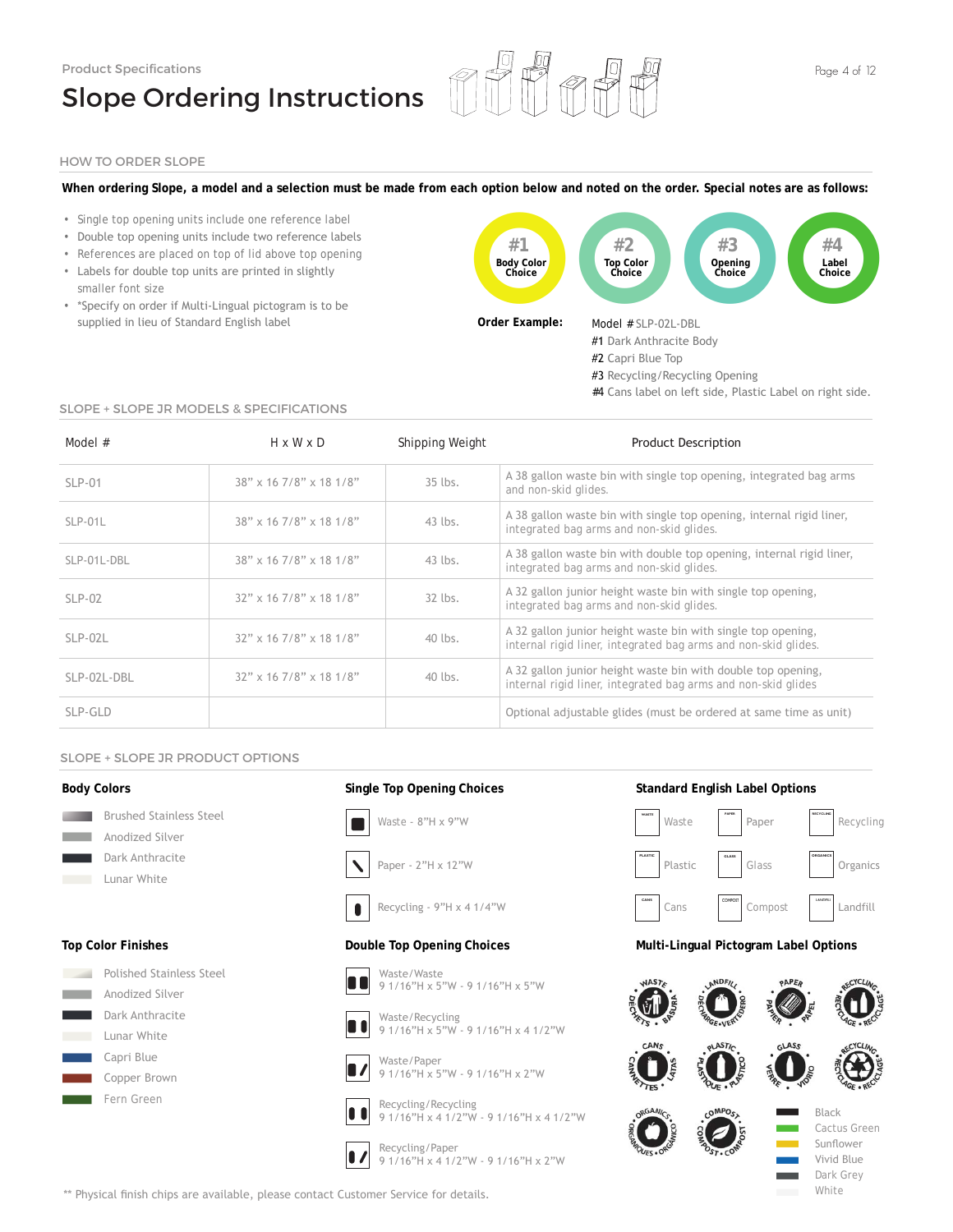# Slope - Waste & Recycling Receptacles





#### **Locally Sourced**

Magnuson Group recognizes the increase in demand for building materials and products that are extracted and manufactured within the region, thereby supporting the use of indigenous resources and reducing the environmental impacts resulting from transportation.



100% of Slope materials are sourced within 95 miles of MG HQ 0% of Slope materials are sourced outside 95 miles of MG HQ

#### **LEED v4**

#### LEED V4 - ENVIRONMENTAL PROFILE & ATTRIBUTES

|                                              |                                                                 | 100% of Slope materials are sourced within 95 miles of MG HQ<br>0% of Slope materials are sourced outside 95 miles of MG HQ                                                                                                                                                                                                                                                                                                                                                                  |
|----------------------------------------------|-----------------------------------------------------------------|----------------------------------------------------------------------------------------------------------------------------------------------------------------------------------------------------------------------------------------------------------------------------------------------------------------------------------------------------------------------------------------------------------------------------------------------------------------------------------------------|
| LEED V4 - ENVIRONMENTAL PROFILE & ATTRIBUTES | LEED v4                                                         | Slope contributes to various LEED prerequisites & credits. Specific products cannot be LEED-certified,<br>but they can support LEED criteria. For general questions about LEED, please contact USGBC.                                                                                                                                                                                                                                                                                        |
| Program                                      | Category & Item                                                 | Contribution                                                                                                                                                                                                                                                                                                                                                                                                                                                                                 |
| Interior Design + Construction               | Materials + Resources                                           | Storage & Collection of Recyclables                                                                                                                                                                                                                                                                                                                                                                                                                                                          |
|                                              | Indoor Environmental Quality                                    | Low-Emitting Materials                                                                                                                                                                                                                                                                                                                                                                                                                                                                       |
| Building Design + Construction               | Materials + Resources                                           | Storage & Collection of Recyclables                                                                                                                                                                                                                                                                                                                                                                                                                                                          |
|                                              | Indoor Environmental Quality                                    | Low-Emitting Materials - Systems Furniture & Seating                                                                                                                                                                                                                                                                                                                                                                                                                                         |
| Builing Operations + Maintenance             | Materials + Resources                                           | Solid Waste Management - Ongoing Consumables                                                                                                                                                                                                                                                                                                                                                                                                                                                 |
| <b>MAGNUSON GROUP CERTIFICATIONS</b>         |                                                                 |                                                                                                                                                                                                                                                                                                                                                                                                                                                                                              |
| <b>FLIRNITIIRE</b>                           | Indoor Advantage Gold Certification (SCS)<br>sions of concerns. | Indoor Advantage Gold certification is SCS Global Services' highest level of indoor air quality performance for furniture.<br>The certification assures that furniture products support a healthy indoor environment by meeting strict chemical<br>emission limits for volatile organic compounds (VOCs). To be certified, products must be tested by independent labs for<br>compliance with the ANSI/BIFMA X7.1, and either ANSI/BIFMA e.3 or CDPH/EHLB Standard Method V1-1 for VOC emis- |
|                                              | US Green Building Council (USGBC)                               | Magnuson Group is a proud member of the US Green Building Council (USGBC), which supports the advancement of the<br>latest in innovative building practices & minimalizing environmental impact for a more sustainable built environment.                                                                                                                                                                                                                                                    |

#### MAGNUSON GROUP CERTIFICATIONS



#### **Indoor Advantage Gold Certification (SCS)**



#### **US Green Building Council (USGBC)**

Magnuson Group is a proud member of the US Green Building Council (USGBC), which supports the advancement of the

#### MAGNUSON GROUP GENERAL SUSTAINABILITY PRACTICES

Magnuson Group recognizes the importance of being good stewards to the earth. We incorporate positive environmental processes into all facets of the company. Whether the process is administrative in nature, or is in manufacturing, Magnuson Group strives to ensure that environmental concerns are made a part of the system. Some specifics include:

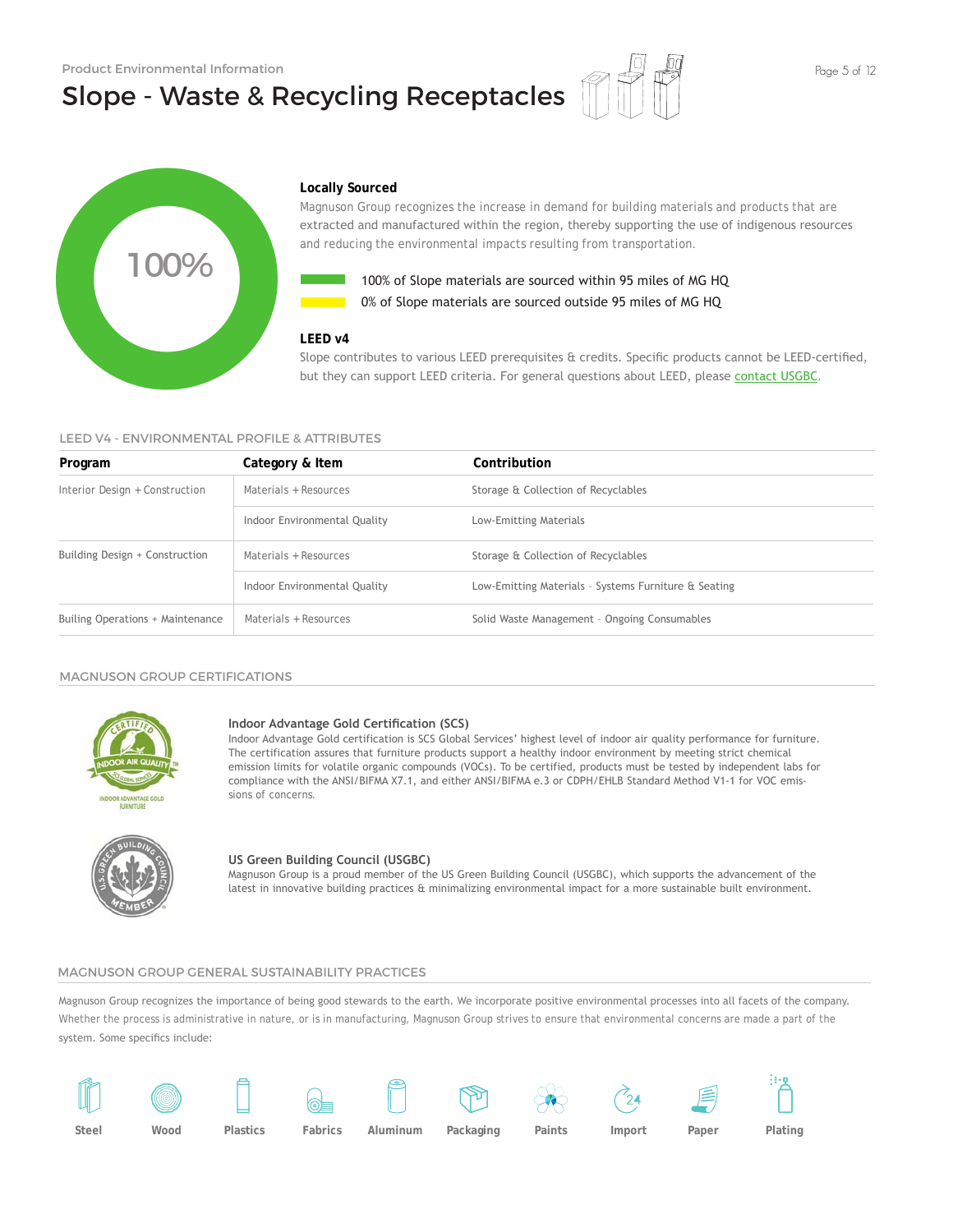## Slope-SLP-01



### **Functional Unit**

One 38 gallon waste bin with single top opening, integrated bag arms and non-skid glides.

### **Model & Dimensions**

SKU: SLP-01 Shipping Weight: 35 lbs.

HxWxD: 38" x 16 7/8" x 18 1/8"

#### **Color & Finishes**

Body Color(s): Brushed Stainless Steel

Anodized Silver Dark Anthracite Lunar White Top Color(s): Polished Stainless Steel Anodized Silver Dark Anthracite Lunar White Capri Blue Copper Brown

Fern Green

\*Specify on order if Multi-Lingual pictogram is to be supplied in lieu of Standard English label.

#### **Content Declaration**

The charts to the right detail the materials in the product, local source and pre/post recyclability information.





Interior Design + Construction Building Design + Construction Building Operations + Maintenance

#### **LEED Product Information**

Slope contributes to various LEED prerequisites & credits. Specific products cannot be LEED-certified, but they can support LEED criteria. For general questions about LEED, please contact USGBC.



#### RECYCLED CONTENT SUMMARY

|                                       | % Total<br>Weight (TW) | % Recycled<br>Content | % Pre Con-<br>sumer | % Post<br>Consumer | % Renewable<br>Content | % Post Life<br>Recyclability | Locally<br>Sourced |
|---------------------------------------|------------------------|-----------------------|---------------------|--------------------|------------------------|------------------------------|--------------------|
| Cold Rolled Steel                     | 81.10%                 | 30%                   | 5%                  | 0%                 | 0%                     | 100%                         | Yes                |
| Aluminum                              | 0.40%                  | 30%                   | 40%                 | 0%                 | 0%                     | 100%                         | Yes                |
| Low VOC Powder Paint                  | 1.50%                  | 0%                    | 0%                  | 0%                 | 0%                     | 0%                           | Yes                |
| Packaging                             | 17.00%                 | 35%                   | 0%                  | 100%               | 0%                     | 100%                         | Yes                |
| Vinyl Label                           | n/a                    | 0%                    | 0%                  | 0%                 | 0%                     | 0%                           | Yes                |
| TOTAL = $\Sigma(TW \star COLUMN/100)$ |                        | 30.40%                | 4.22%               | 17.00%             | 0.00%                  | 98.50%                       |                    |

#### **Disclaimer**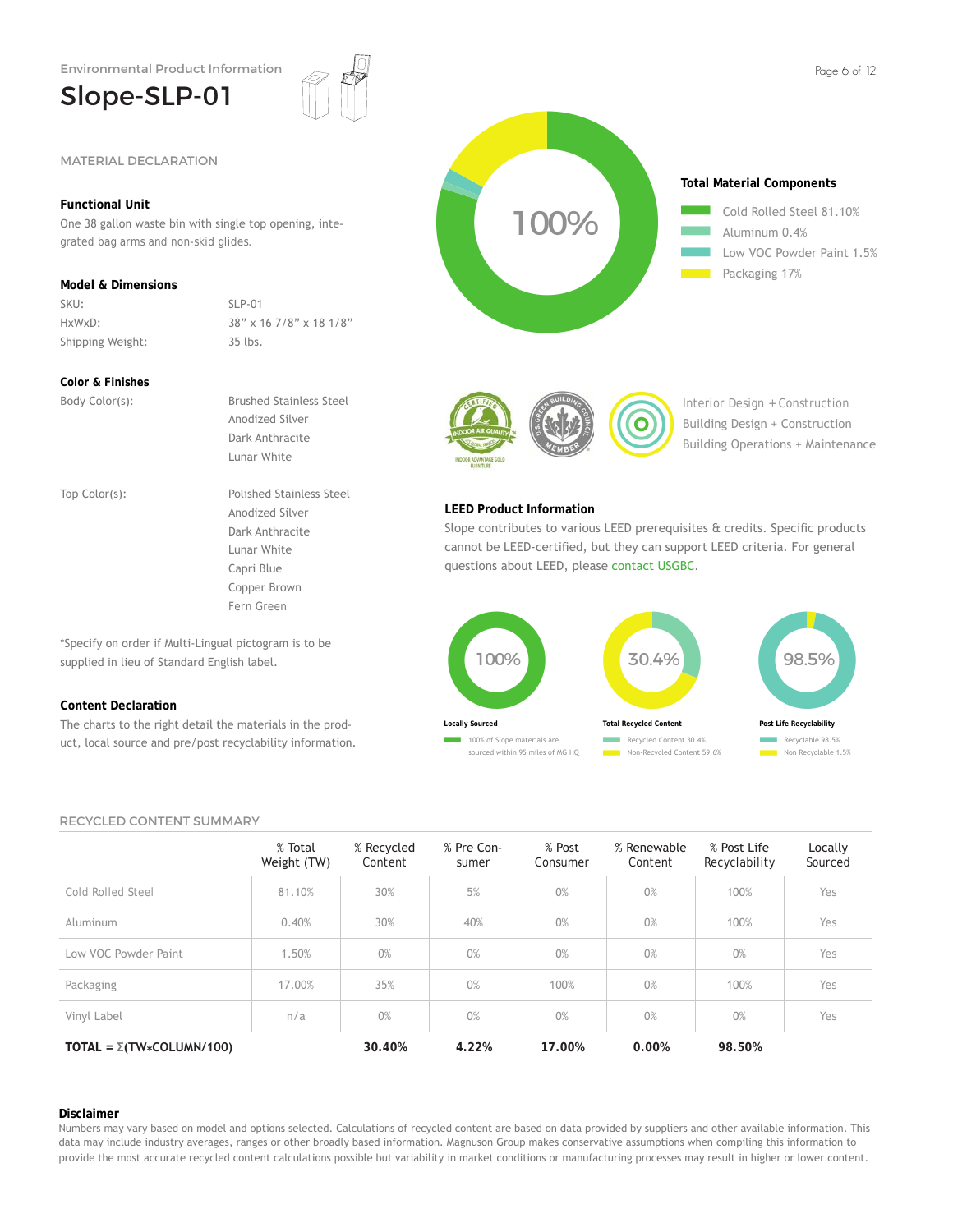## Slope-SLP-01L



### **Functional Unit**

One 38 gallon waste bin with single top opening, internal rigid liner, integrated bag arms and non-skid glides.

### **Model & Dimensions**

SKU: SLP-01L Shipping Weight: 43 lbs.

HxWxD: 38" x 16 7/8" x 18 1/8"

#### **Color & Finishes**

Body Color(s): Brushed Stainless Steel

Anodized Silver Dark Anthracite Lunar White Top Color(s): Polished Stainless Steel Anodized Silver Dark Anthracite Lunar White Capri Blue

Copper Brown Fern Green

\*Specify on order if Multi-Lingual pictogram is to be supplied in lieu of Standard English label.

#### **Content Declaration**

The charts to the right detail the materials in the product, local source and pre/post recyclability information.





Interior Design + Construction Building Design + Construction Building Operations + Maintenance

#### **LEED Product Information**

Slope contributes to various LEED prerequisites & credits. Specific products cannot be LEED-certified, but they can support LEED criteria. For general questions about LEED, please contact USGBC.



#### RECYCLED CONTENT SUMMARY

|                                        | % Total<br>Weight (TW) | % Recycled<br>Content | % Pre<br>Consumer | % Post<br>Consumer | % Renewable<br>Content | % Post Life<br>Recyclability | Locally<br>Sourced |
|----------------------------------------|------------------------|-----------------------|-------------------|--------------------|------------------------|------------------------------|--------------------|
| Cold Rolled Steel                      | 68.20%                 | 30%                   | 5%                | 0%                 | 0%                     | 100%                         | Yes                |
| Aluminum                               | 0.30%                  | 30%                   | 40%               | 0%                 | 0%                     | 100%                         | Yes                |
| Low VOC Powder Paint                   | 1.50%                  | 0%                    | 0%                | 0%                 | 0%                     | 0%                           | Yes                |
| Packaging                              | 13.00%                 | 35%                   | 0%                | 100%               | 0%                     | 100%                         | Yes                |
| <b>LLDPE Plastic Liner</b>             | 17.00%                 | 100%                  | 10%               | 0%                 | 0%                     | 100%                         | Yes                |
| Vinyl Label                            | n/a                    | 0%                    | 0%                | 0%                 | 0%                     | 0%                           | Yes                |
| TOTAL = $\Sigma(TW \times COLUMN/100)$ |                        | 42.00%                | 5.00%             | 13.00%             | 0.00%                  | 98.50%                       |                    |

#### **Disclaimer**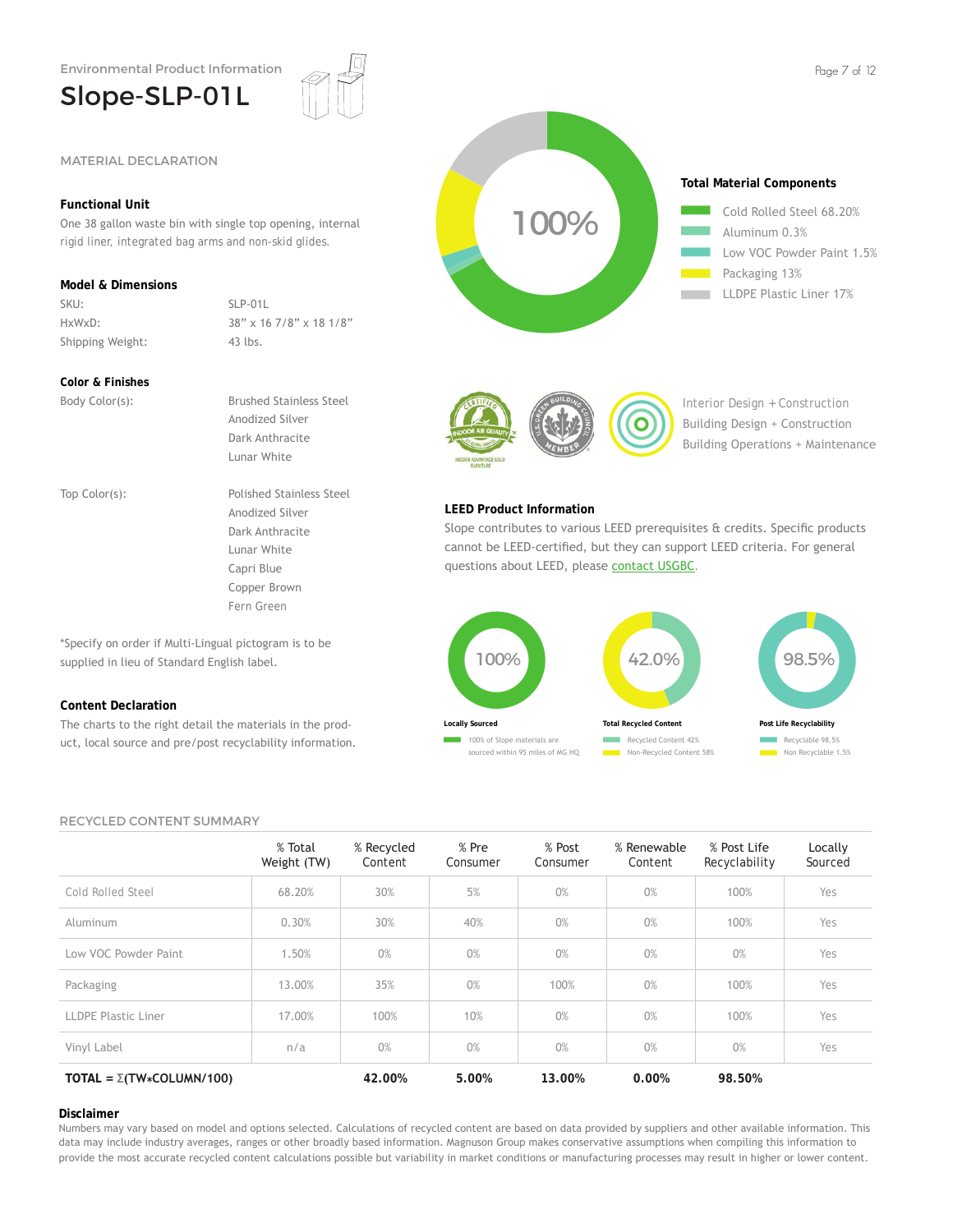

#### **Functional Unit**

One 38 gallon waste bin with double top opening, internal rigid liner, integrated bag arms and non-skid glides.

#### **Model & Dimensions**

SKU: SLP-01L-DBL Shipping Weight: 43 lbs.

HxWxD: 38" x 16 7/8" x 18 1/8"

#### **Color & Finishes**

Body Color(s): Brushed Stainless Steel Anodized Silver Dark Anthracite Lunar White Top Color(s): Polished Stainless Steel Anodized Silver Dark Anthracite Lunar White Capri Blue

> Copper Brown Fern Green

\*Specify on order if Multi-Lingual pictogram is to be supplied in lieu of Standard English label.

#### **Content Declaration**

The charts to the right detail the materials in the product, local source and pre/post recyclability information.





Low VOC Powder Paint 1.5%

LLDPE Plastic Liner 20%



Interior Design + Construction Building Design + Construction Building Operations + Maintenance

#### **LEED Product Information**

Slope contributes to various LEED prerequisites & credits. Specific products cannot be LEED-certified, but they can support LEED criteria. For general questions about LEED, please contact USGBC.



#### RECYCLED CONTENT SUMMARY

|                                        | % Total<br>Weight (TW) | % Recycled<br>Content | % Pre<br>Consumer | % Post<br>Consumer | % Renewable<br>Content | % Post Life<br>Recyclability | Locally<br>Sourced |
|----------------------------------------|------------------------|-----------------------|-------------------|--------------------|------------------------|------------------------------|--------------------|
| Cold Rolled Steel                      | 66.20%                 | 30%                   | 5%                | 0%                 | 0%                     | 100%                         | Yes                |
| Aluminum                               | 0.30%                  | 30%                   | 40%               | 0%                 | 0%                     | 100%                         | Yes                |
| Low VOC Powder Paint                   | 1.50%                  | 0%                    | 0%                | 0%                 | 0%                     | 0%                           | Yes                |
| Packaging                              | 12.00%                 | 35%                   | 0%                | 100%               | 0%                     | 100%                         | Yes                |
| LLDPE Plastic Liner                    | 20.00%                 | 100%                  | 10%               | 0%                 | 0%                     | 100%                         | Yes                |
| Vinyl Label                            | n/a                    | 0%                    | 0%                | 0%                 | 0%                     | 0%                           | Yes                |
| TOTAL = $\Sigma(TW \times COLUMN/100)$ |                        | 44.00%                | 5.00%             | 12.00%             | 0.00%                  | 98.50%                       |                    |

#### **Disclaimer**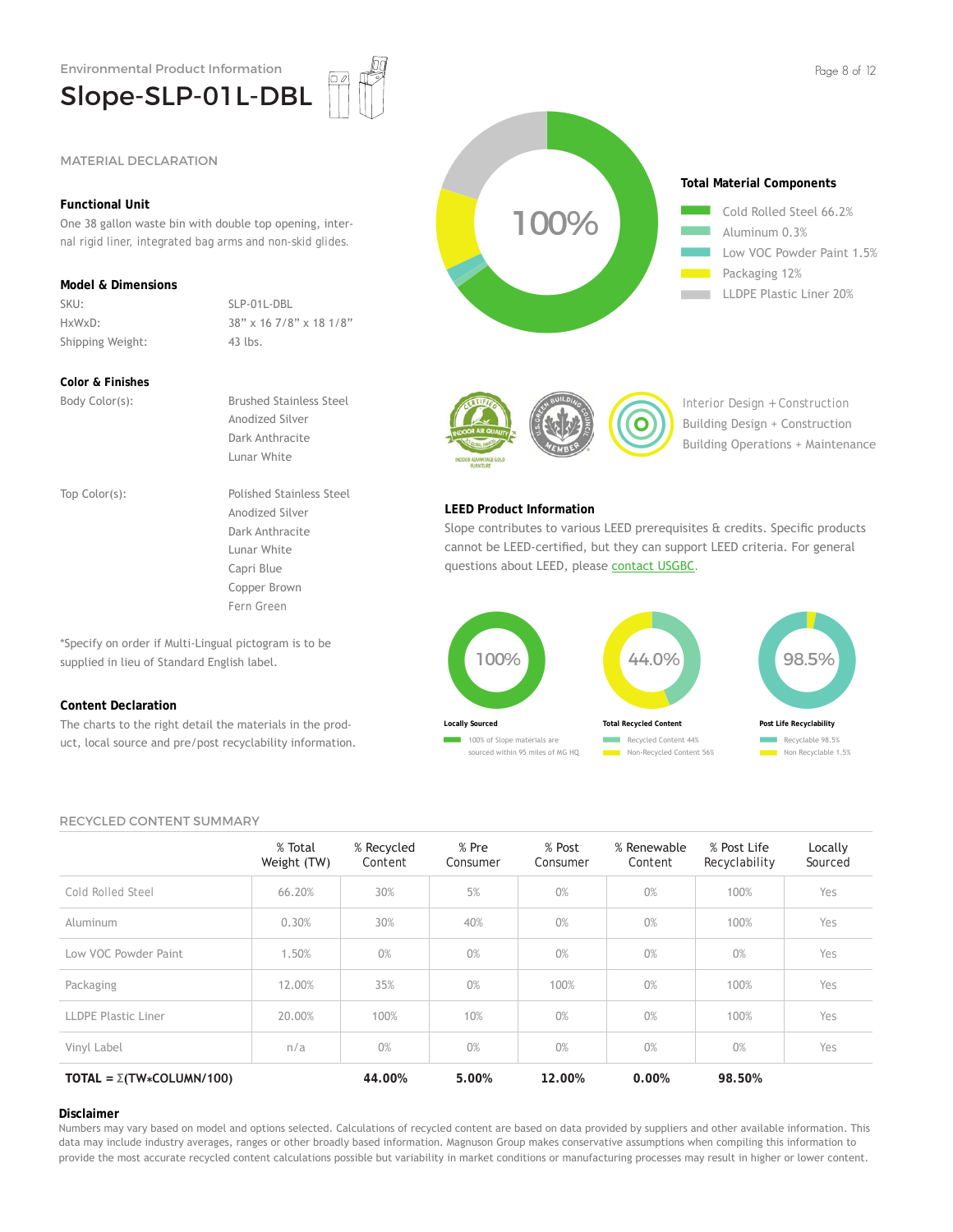## Slope-SLP-02



### **Functional Unit**

**Slope-SLP-02**<br>
MATERIAL DECLARATION<br>
Functional Unit<br>
One 32 gallon junior height waste bin with single top<br>
opening, integrated bag arms and non-skid glides.<br>
Model & Dimensions<br>
SKU:<br>
HxWxD:<br>
Shipping Weight: 32 lbs.<br>
C One 32 gallon junior height waste bin with single top opening, integrated bag arms and non-skid glides.

### **Model & Dimensions**

SKU: SLP-02 Shipping Weight: 32 lbs.

HxWxD: 32" x 16 7/8" x 18 1/8"

#### **Color & Finishes**

Body Color(s): Brushed Stainless Steel

Anodized Silver Dark Anthracite Lunar White Top Color(s): Polished Stainless Steel Anodized Silver Dark Anthracite Lunar White Capri Blue

> Copper Brown Fern Green

\*Specify on order if Multi-Lingual pictogram is to be supplied in lieu of Standard English label.

#### **Content Declaration**

The charts to the right detail the materials in the product, local source and pre/post recyclability information.



**Total Material Components**

25+ 2525+ Cold Rolled Steel 81.20%<br>Aluminum 0.3%<br>Low VOC Powder Paint 1<br>Packaging 17% Aluminum 0.3% Low VOC Powder Paint 1.5% Packaging 17%



100%

Interior Design + Construction Building Design + Construction Building Operations + Maintenance

#### **LEED Product Information**

Slope contributes to various LEED prerequisites & credits. Specific products cannot be LEED-certified, but they can support LEED criteria. For general questions about LEED, please contact USGBC.



#### RECYCLED CONTENT SUMMARY

|                                        | % Total<br>Weight (TW) | % Recycled<br>Content | % Pre<br>Consumer | % Post<br>Consumer | % Renewable<br>Content | % Post Life<br>Recyclability | Locally<br>Sourced |
|----------------------------------------|------------------------|-----------------------|-------------------|--------------------|------------------------|------------------------------|--------------------|
| Cold Rolled Steel                      | 81.20%                 | 30%                   | 5%                | 0%                 | 0%                     | 100%                         | Yes                |
| Aluminum                               | 0.30%                  | 30%                   | 40%               | 0%                 | 0%                     | 100%                         | Yes                |
| Low VOC Powder Paint                   | 1.50%                  | 0%                    | 0%                | 0%                 | 0%                     | 0%                           | Yes                |
| Packaging                              | 17.00%                 | 35%                   | 0%                | 100%               | 0%                     | 100%                         | Yes                |
| Vinyl Label                            | n/a                    | 0%                    | 0%                | 0%                 | 0%                     | 0%                           | Yes                |
| TOTAL = $\Sigma(TW \times COLUMN/100)$ |                        | 30.40%                | 4.18%             | 17.00%             | 0.00%                  | 98.50%                       |                    |

#### **Disclaimer**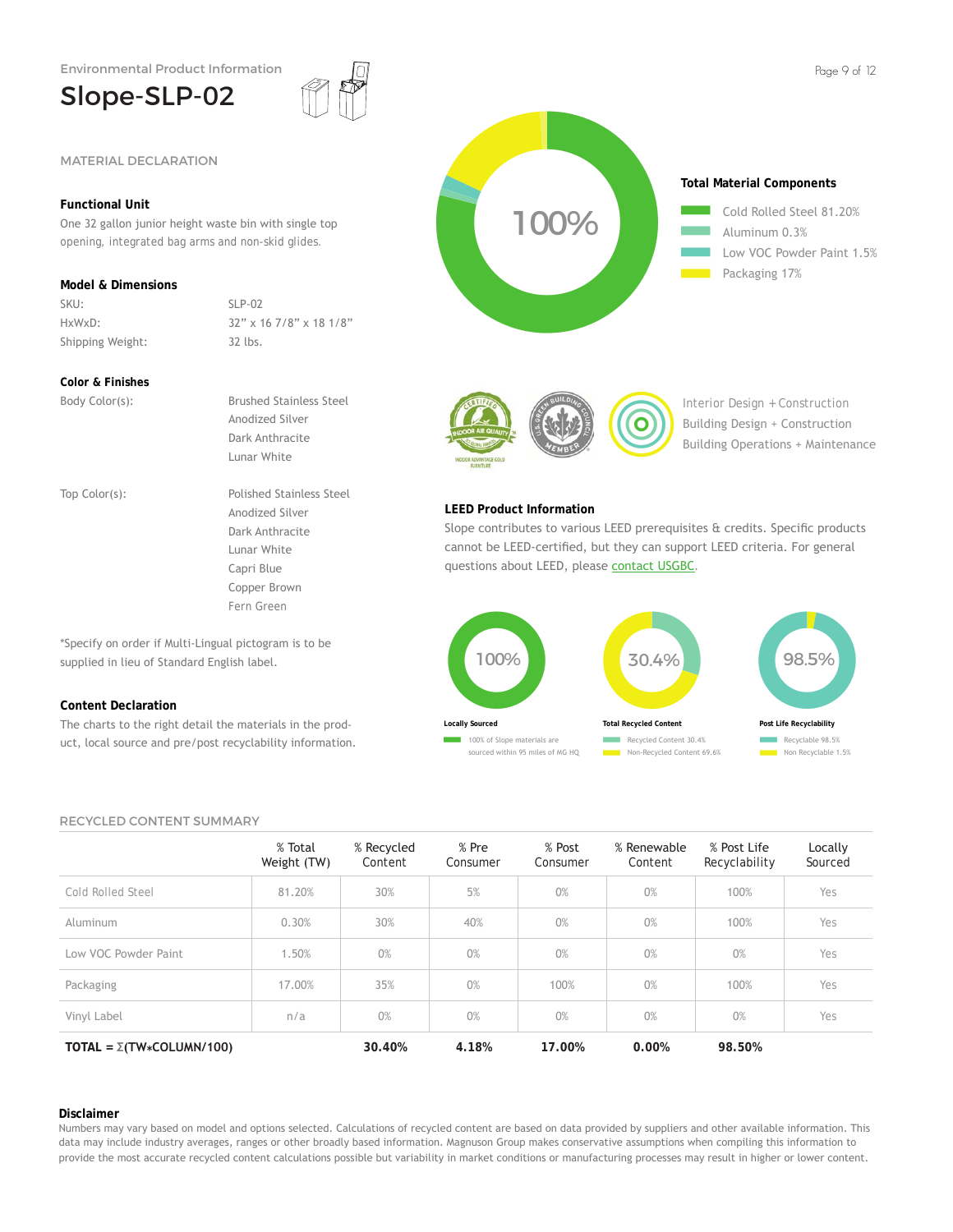## Slope-SLP-02L



### **Functional Unit**

One 32 gallon junior height waste bin with single top opening, internal rigid liner, integrated bag arms and non-skid glides.

### **Model & Dimensions**

SKU: SLP-02L Shipping Weight: 40 lbs.

HxWxD: 32" x 16 7/8" x 18 1/8"

#### **Color & Finishes**

Body Color(s): Brushed Stainless Steel Anodized Silver Dark Anthracite Lunar White Top Color(s): Polished Stainless Steel Anodized Silver Dark Anthracite Lunar White Capri Blue

> Copper Brown Fern Green

\*Specify on order if Multi-Lingual pictogram is to be supplied in lieu of Standard English label.

#### **Content Declaration**

The charts to the right detail the materials in the product, local source and pre/post recyclability information.



LLDPE Plastic Liner 17%



Interior Design + Construction Building Design + Construction Building Operations + Maintenance

#### **LEED Product Information**

Slope contributes to various LEED prerequisites & credits. Specific products cannot be LEED-certified, but they can support LEED criteria. For general questions about LEED, please contact USGBC.



#### RECYCLED CONTENT SUMMARY

|                                        | % Total<br>Weight (TW) | % Recycled<br>Content | % Pre<br>Consumer | % Post<br>Consumer | % Renewable<br>Content | % Post Life<br>Recyclability | Locally<br>Sourced |
|----------------------------------------|------------------------|-----------------------|-------------------|--------------------|------------------------|------------------------------|--------------------|
| Cold Rolled Steel                      | 67.20%                 | 30%                   | 5%                | 0%                 | 0%                     | 100%                         | Yes                |
| Aluminum                               | 0.30%                  | 30%                   | 40%               | 0%                 | 0%                     | 100%                         | Yes                |
| Low VOC Powder Paint                   | 1.50%                  | 0%                    | 0%                | 0%                 | 0%                     | 0%                           | Yes                |
| Packaging                              | 14.00%                 | 35%                   | 0%                | 100%               | 0%                     | 100%                         | Yes                |
| <b>LLDPE Plastic Liner</b>             | 17.00%                 | 100%                  | 10%               | 0%                 | 0%                     | 100%                         | Yes                |
| Vinyl Label                            | n/a                    | 0%                    | 0%                | 0%                 | 0%                     | 0%                           | Yes                |
| TOTAL = $\Sigma(TW \times COLUMN/100)$ |                        | 42.15%                | 5.00%             | 14.00%             | 0.00%                  | 98.50%                       |                    |

#### **Disclaimer**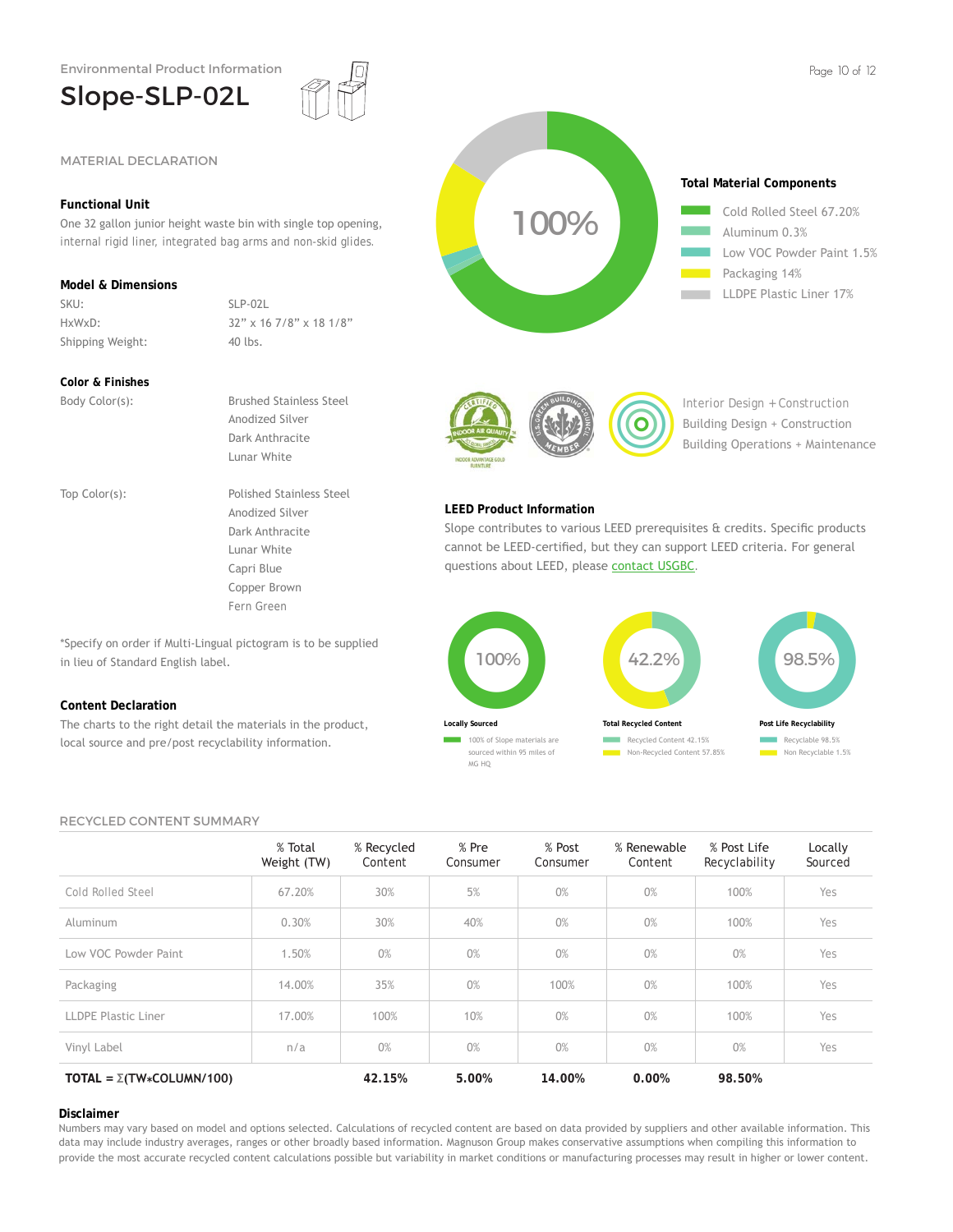

#### **Functional Unit**

One 32 gallon junior height waste bin with double top opening, internal rigid liner, integrated bag arms and non-skid glides

#### **Model & Dimensions**

SKU: SLP-02L-DBL Shipping Weight: 40 lbs.

HxWxD: 32" x 16 7/8" x 18 1/8"

#### **Color & Finishes**

Body Color(s): Brushed Stainless Steel

Anodized Silver Dark Anthracite Lunar White Top Color(s): Polished Stainless Steel Anodized Silver Dark Anthracite Lunar White Capri Blue

> Copper Brown Fern Green

\*Specify on order if Multi-Lingual pictogram is to be supplied in lieu of Standard English label.

#### **Content Declaration**

The charts to the right detail the materials in the product, local source and pre/post recyclability information.



Interior Design + Construction Building Design + Construction Building Operations + Maintenance

#### **LEED Product Information**

Slope contributes to various LEED prerequisites & credits. Specific products cannot be LEED-certified, but they can support LEED criteria. For general questions about LEED, please contact USGBC.



#### RECYCLED CONTENT SUMMARY

|                                       | % Total<br>Weight (TW) | % Recycled<br>Content | % Pre<br>Consumer | % Post<br>Consumer | % Renewable<br>Content | % Post Life<br>Recyclability | Locally<br>Sourced |
|---------------------------------------|------------------------|-----------------------|-------------------|--------------------|------------------------|------------------------------|--------------------|
| Cold Rolled Steel                     | 66.20%                 | 30%                   | 5%                | 0%                 | 0%                     | 100%                         | Yes                |
| Aluminum                              | 0.30%                  | 30%                   | 40%               | 0%                 | 0%                     | 100%                         | Yes                |
| Low VOC Powder Paint                  | 1.50%                  | 0%                    | 0%                | 0%                 | 0%                     | 0%                           | Yes                |
| Packaging                             | 13.00%                 | 35%                   | 0%                | 100%               | 0%                     | 100%                         | Yes                |
| LLDPE Plastic Liner                   | 19.00%                 | 100%                  | 10%               | 0%                 | 0%                     | 100%                         | Yes                |
| Vinyl Label                           | n/a                    | 0%                    | 0%                | 0%                 | 0%                     | 0%                           | Yes                |
| TOTAL = $\Sigma(TW \star COLUMN/100)$ |                        | 43.50%                | 5.00%             | 13.00%             | 0.00%                  | 98.50%                       |                    |

#### **Disclaimer**